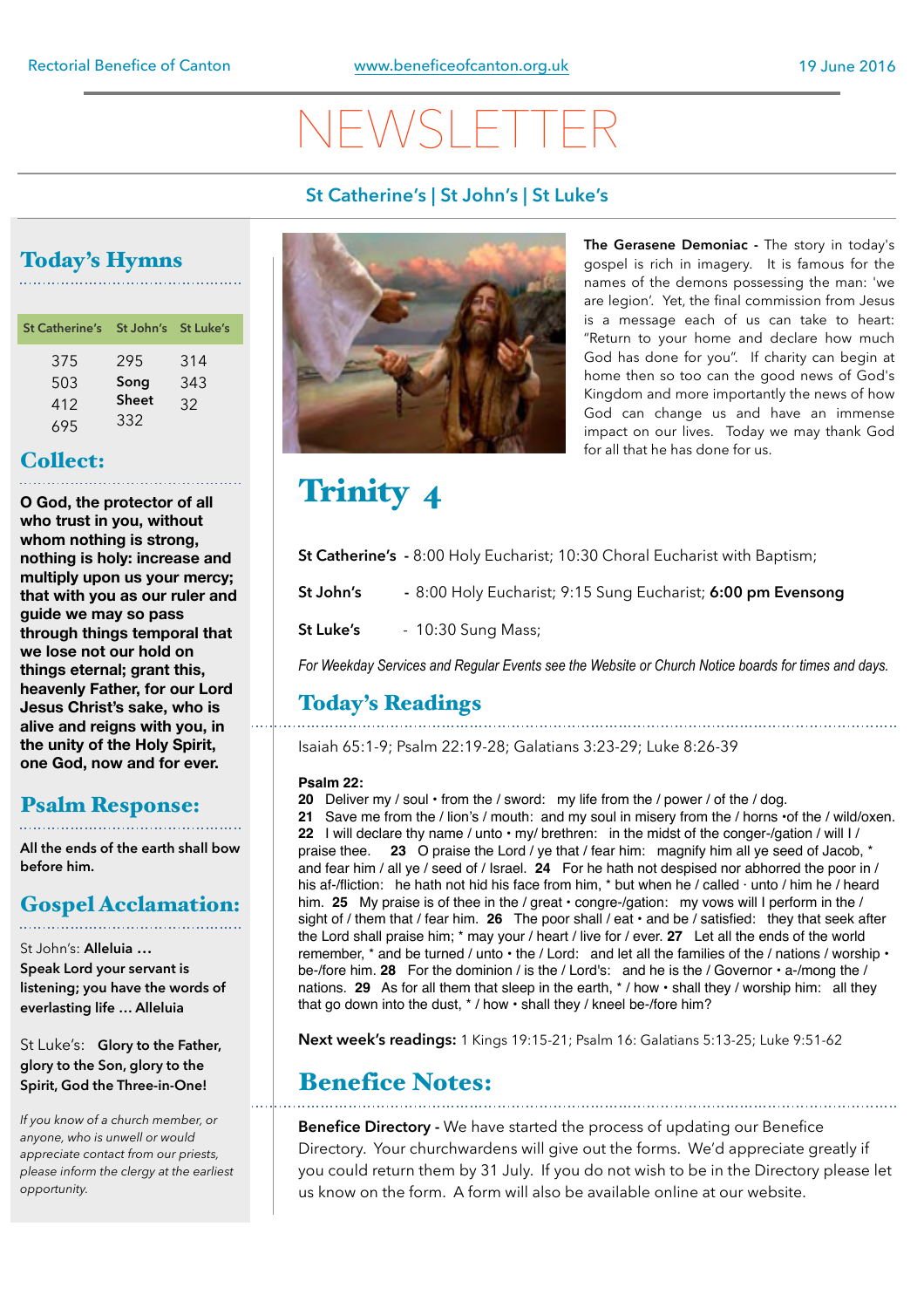**Explore:** Labyrinth Service with Taize Music - Next Sunday at 4pm in St John's. All welcome to explore this way of praying. **PCC and Action Team Meetings:** Buildings Meeting on 22 June at 7:30 pm in St John's.

**Messy Church BBQ** - The next Messy Church is in St Catherine's and will include a BBQ on 10 July at 4pm. The planning meeting for this will be after Explore this coming Sunday at 5:15pm.

**Confirmation Programme** - Next meets Sun26 June at 4:00pm in St John's for the labyrinth service. The last meeting before the summer break is on 9 July at 11:30 at the Vicarage.

Youth Club - This Friday 24 June is last night of the term. The club will be closed during July and August and will reopen in September. It is open to children in year 6 and upwards from 7-9pm on Mondays and Fridays (see website).

**Newsletter items** - any items for inclusion in the newsletter please send to Linsay Jones [linsaycoolhouse@hotmail.com](mailto:linsaycoolhouse@hotmail.com) . Space is limited. If you'd like an email copy of the newsletter and readings please ask Sheila on [mgsmkelly1@gmail.com](mailto:mgsmkelly1@gmail.com)  **Home Group -** bible study group, looking at the Sunday gospel readings, meets every Thurs in St John's 7-9pm. For more details contact Andrew Sims: 02920 344641 [maxsimsim@hotmail.com](mailto:maxsimsim@hotmail.com) 

#### St Catherine's Notes:

**Summer Fair** - 25 June from 2-5pm - please promote and help us support this opportunity to invite friends and family to St Catherine's. It helps our fundraising but also builds up the wider community who call St Catherine's home. **The Great St Catherine's Cake Baking Competition** £2 entry prizes for the best baked cake. There will be separate entries for children and adults. Please bring all entries to the fair by 2pm on Sat 25 June for judging at 2.30. Tell your friends!

**Bookings -** To book the Hall contact the clergy or email [hall.stcatherines@gmail.com.](mailto:hall.stcatherines@gmail.com)

**Midweek Services:** Holy Eucharist this Wednesday at 11:00 am

#### St John's Notes:

**Eucharist Settings Consultation** - The shortlist of the new musical offerings can be heard on earphones this Sunday after the 9:15 Eucharist for all those keen to decide which new setting should be chosen.

**Monthly Lunch** is in St John's on Friday 24 June at 12.00noon. All are welcome.

**St John's Summer Fai**r - Sat 2 July 10-2pm. Please take a page of the jobs and stalls we currently need help with. **Ty Bronna** - this month's collection for Ty Bronna is biscuits.

**Church Booking -** To book the church please contact the clergy. For concerts contact Gill Winton (see website). **Midweek Services:** Holy Eucharist on Thursdays at 10:30

## St Luke's Notes:

**Thank You:** Thanks to all those that helped and attended the Afternoon Tea on Saturday. A great fayre was enjoyed by all **Women's Group** Thursday 23 June at 7pm - Women's Group Disbanding Service at St Luke's followed by refreshments. Former members also welcome.

**Hall Bookings -** To book the Hall please contact Jackie or Haydn Page on 029 2091 3808 [haydnpage@hotmail.co.uk](mailto:haydnpage@hotmail.co.uk) **Midweek Services:** Masses at 10:00 am on Tuesdays and Wednesdays; 6:30 pm on Fridays; and 10:30 am on Saturdays**.**

#### **Recently Departed:** Thomas Davis, Gwen Lewis, Evelyn Crowley, Yvonne Oliver

#### This Week in the Benefice: (Diocesan Prayer / Anglican Prayer Cycle / Events and Services)

- **Sun 19** Cardiff Dewi Sant, Dyfrig Lloyd (V); Rhian Linecar (C); Church of North India; **St Romuald; Trinity 4**
- **Mon 20** Cardiff St Mary, Dean Atikins (PinC); Delhi; **Sts Alban, Julius and Aaron, Martyrs**
- **Tues 21** Grangetown, Paul David Morris (PinC); Derby; **St Aloysius Gonzaga**
- **Weds 22** Diocesan Director of Ordinands, Trystan Hughes; Derry & Raphoe; **John Fisher, Thomas More, Paulinus of Nola**
- **Thurs 23** Cardiff: St John the Baptist, Sarah Rowland Jones; (Pin C) Diocese of Europe
- **Fri 24** Parish of Cathays, Caroline Downs (Pin C); Meg Underdown (C); Eastern Kowloon; **Birthday of John the Baptist;**
- **Sat 25** Christ Church Roath Park, Trystan Hughes (PinC); Diocese of Free State, Souht Africa
- **Sun 26** Gabalfa, Bob Capper (V), James Griffiths (C;) Church of Pakistan; **Trinity 5**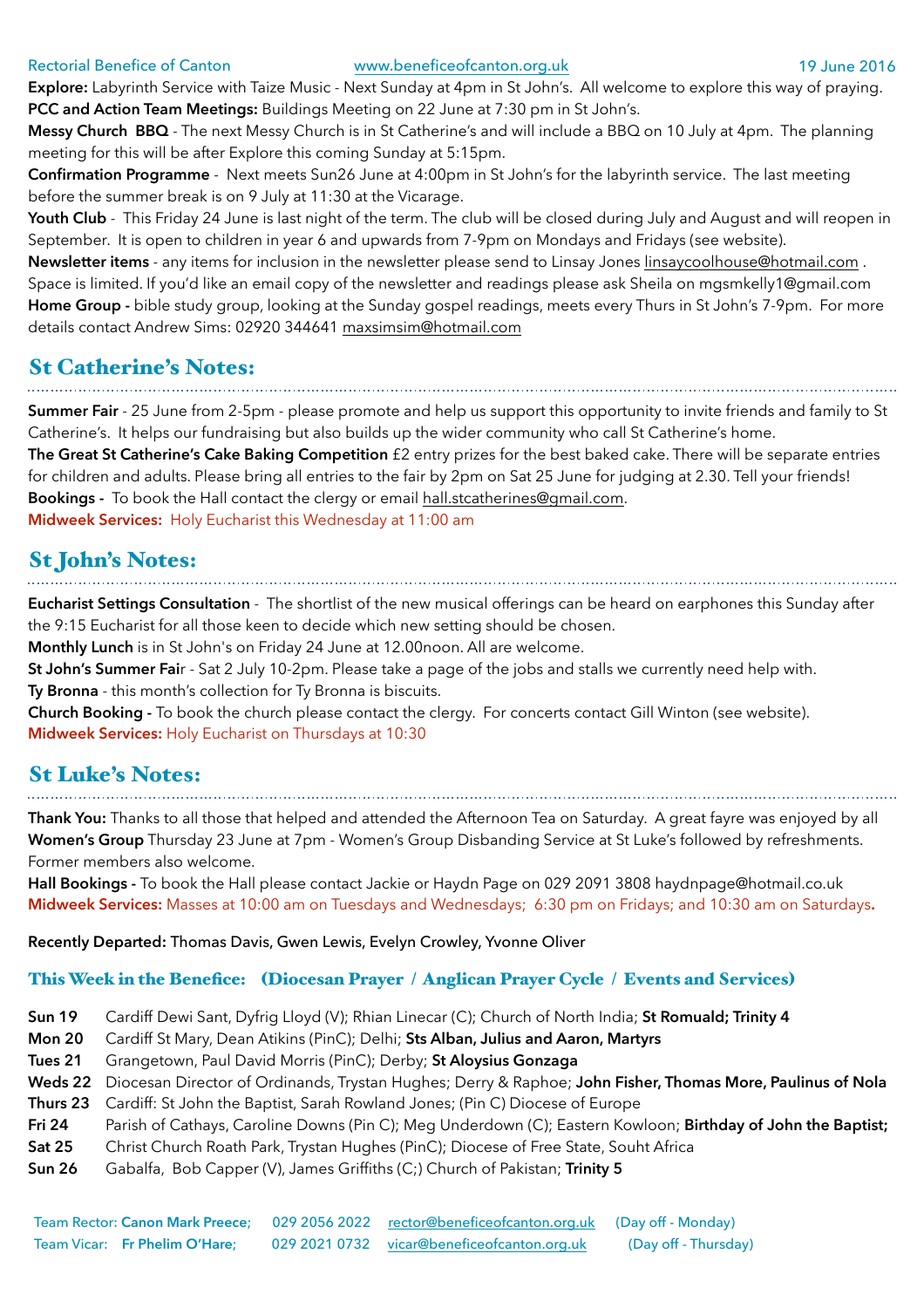### **19 June 2016 – Fourth Sunday after Trinity** *(Proper 7)*

#### **Collect of the Day**

O God, the protector of all who trust in you, without whom nothing is strong, nothing is holy: increase and multiply upon us your mercy; that with you as our ruler and guide we may so pass through things temporal that we lose not our hold on things eternal; grant this, heavenly Father, for our Lord Jesus Christ's sake, who is alive and reigns with you, in the unity of the Holy Spirit, one God, now and for ever.

#### **First Reading**

A reading from the book of the prophet Isaiah.

The word of the LORD through the prophet: I was ready to be sought out by those who did not ask, to be found by those who did not seek me. I said, 'Here I am, here I am', to a nation that did not call on my name. I held out my hands all day long to a rebellious people, who walk in a way that is not good, following their own devices; a people who provoke me to my face continually, sacrificing in gardens and offering incense on bricks; who sit inside tombs, and spend the night in secret places; who eat swine's flesh, with broth of abominable things in their vessels; who say, 'Keep to yourself, do not come near me, for I am too holy for you.' These are a smoke in my nostrils, a fire that burns all day long. See, it is written before me: I will not keep silent, but I will repay; I will indeed repay into their laps their iniquities and their ancestors' iniquities together, says the LORD; because they offered incense on the mountains and reviled me on the hills, I will measure into their laps full payment for their actions. Thus says the LORD: As the wine is found in the cluster, and they say, 'Do not destroy it, for there is a blessing in it', so I will do for my servants' sake, and not destroy them all. I will bring forth descendants from Jacob, and from Judah inheritors of my mountains; my chosen shall inherit it, and my servants shall settle there.

This is the word of the Lord. **Thanks be to God.** 

*Isaiah 65.1-9*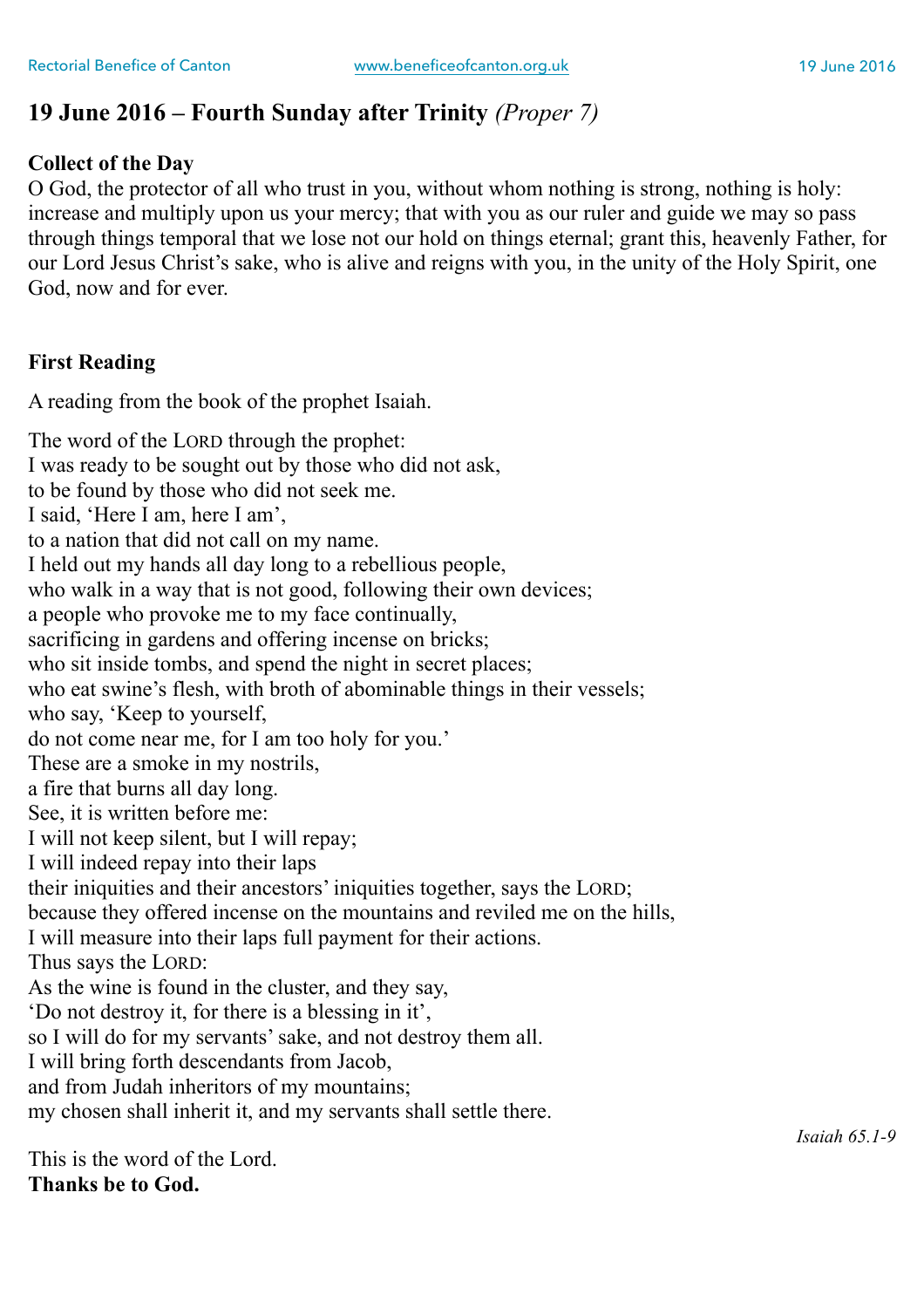*Psalm 22.19-28* 

R **All the ends of the earth shall bow before him.**  Be not far away, O Lord; you are my strength; hasten to help me. Save me from the sword, my life from the power of the dog. Save me from the lion's mouth, my wretched body from the horns of wild bulls. **R**

I will declare your name to my people; in the midst of the congregation I will praise you. Praise the Lord, you that fear him; stand in awe of him, O offspring of Israel; all you of Jacob's line, give glory. **R**

For he does not despise nor abhor the poor in their poverty; neither does he hide his face from them; but when they cry to him he hears them. My praise is of him in the great assembly; I will perform my vows in the presence of those who worship him. **R** 

The poor shall eat and be satisfied, and those who seek the Lord shall praise him; 'May your heart live for ever!' All the ends of the earth shall remember and turn to the Lord, and all the families of the nations shall bow before him. For kingship belongs to the Lord; he rules over the nations. **R**  R **All the ends of the earth shall bow before him.** 

#### **Second Reading**

A reading from the letter of Paul to the Galatians.

Before faith came, we were imprisoned and guarded under the law until faith would be revealed. Therefore the law was our disciplinarian until Christ came, so that we might be justified by faith. But now that faith has come, we are no longer subject to a disciplinarian, for in Christ Jesus you are all children of God through faith. As many of you as were baptized into Christ have clothed yourselves with Christ; there is no longer Jew or Greek, there is no longer slave or free, there is no longer male and female; for all of you are one in Christ Jesus. And if you belong to Christ, then you are Abraham's offspring, heirs according to the promise.

*Galatians 3.23-29* 

This is the word of the Lord. **Thanks be to God. Gospel**